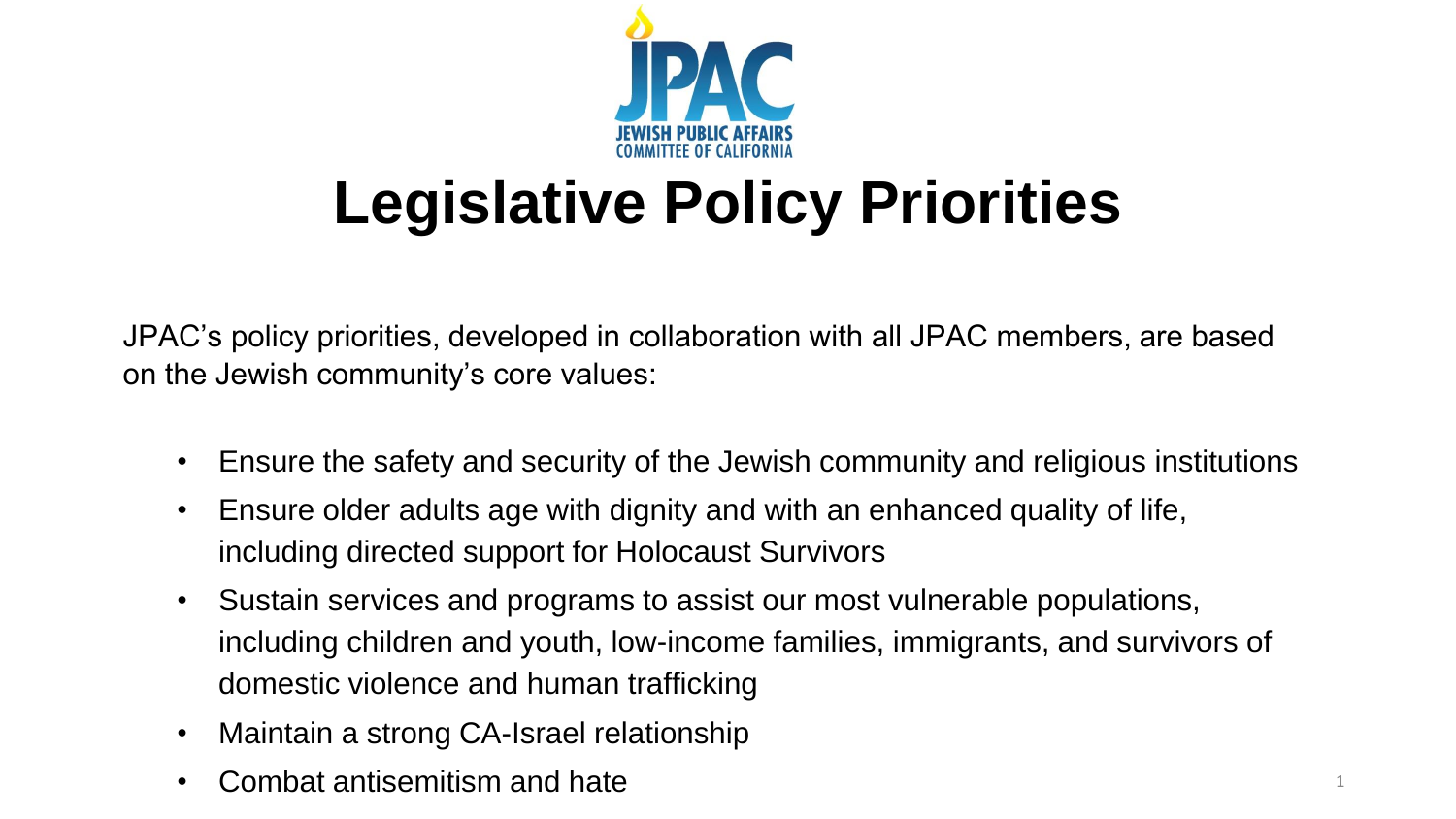

# **Ensure the safety and security of the Jewish community and religious institutions**

- Advocate for permanent State funding of the California State Nonprofit Security Grant Program, with a dedicated funding stream to address the security needs of high-risk non-profits and faith-based organizations.
- Support funding for disaster relief and rebuilding initiatives for Jewish community institutions, disaster preparedness training, coordinated response systems, etc.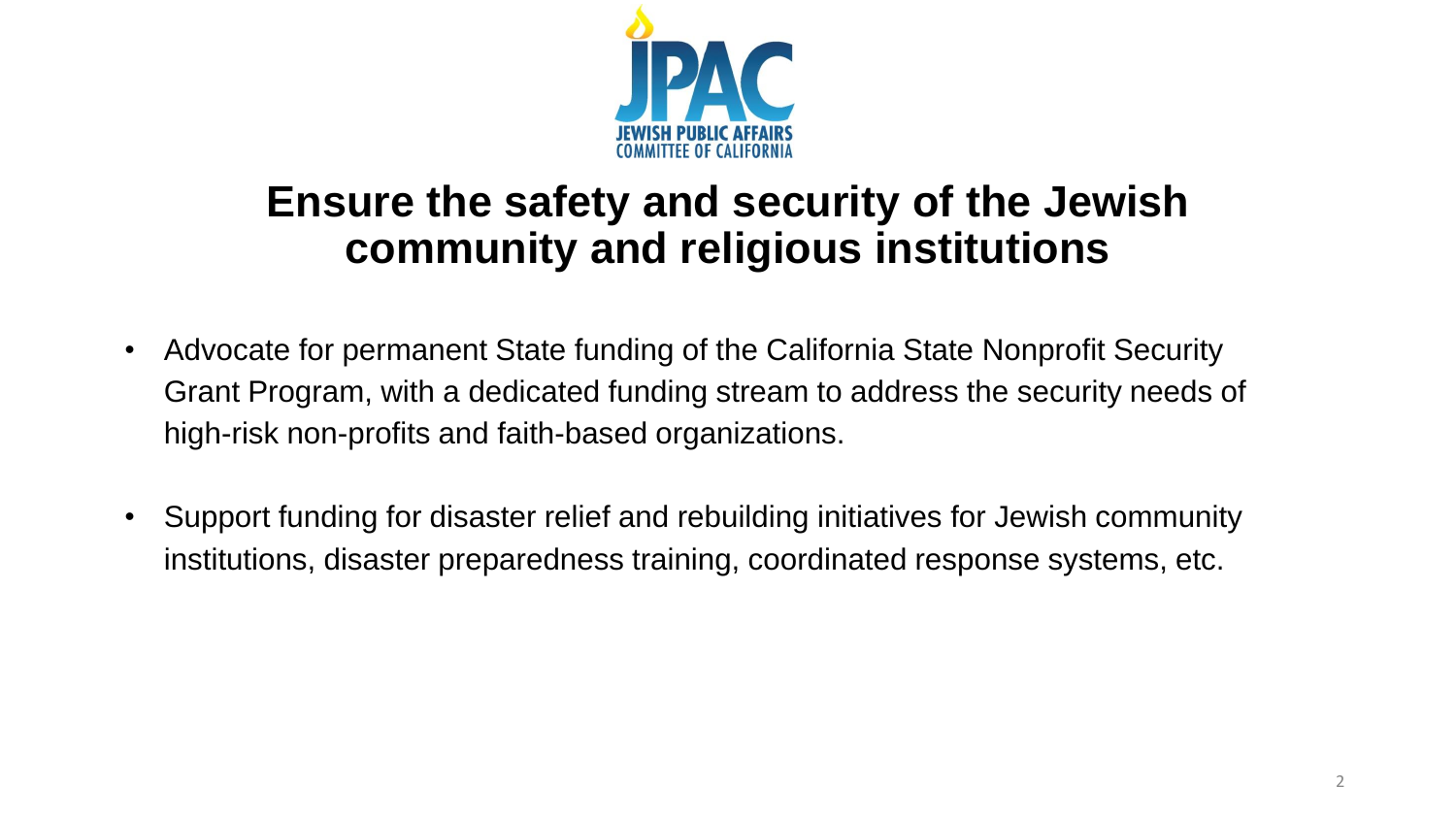

### **Ensure older adults age with dignity and with an enhanced quality of life, including directed support for Holocaust Survivors**

- Support Holocaust Survivors through California's Holocaust Survivors Assistance Program and other efforts that allow them to age with dignity.
- Advocate for home and community-based services including senior transportation, nutrition, and other programs (ie MSSP and CBAS) that promote healthy aging-inplace and reduce social isolation.
- Promote elder justice, protecting older adults from physical abuse and financial exploitation.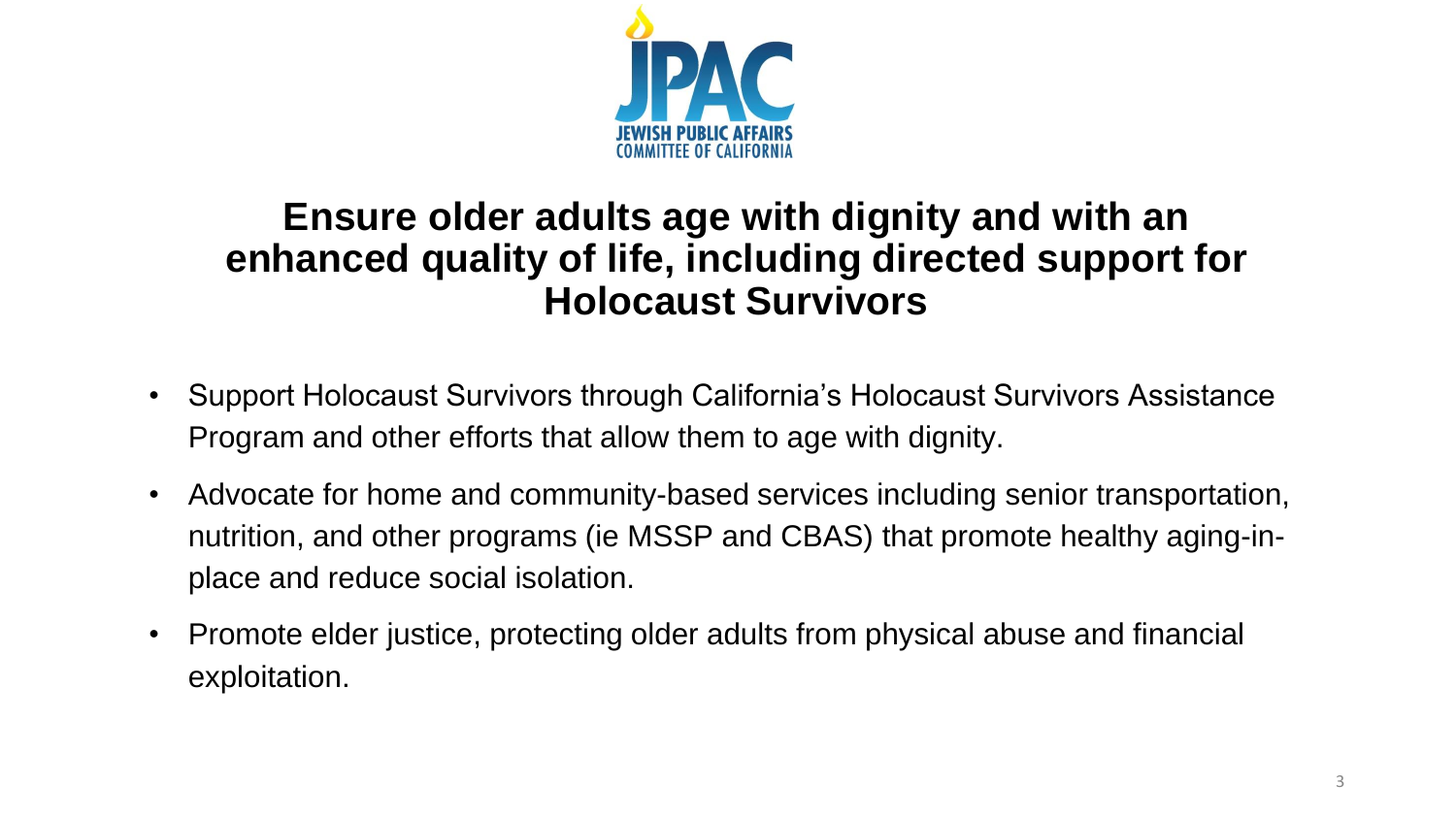

#### **Sustain services and programs to assist our most vulnerable populations, including children and youth, low-income families, immigrants, and survivors of domestic violence and human trafficking.**

- Promote policies to reduce food insecurity and hunger, and strengthen child nutrition programs.
- Advocate for resources that alleviate poverty for low-income Californians through such programs as CalWorks, SSI/SSP, earned income tax credits, publicly funded childcare programs, etc.
- Promote access to healthcare, including mental health care services.
- Empower survivors of domestic violence and human trafficking to obtain economic self-sufficiency and safety for themselves and their family members.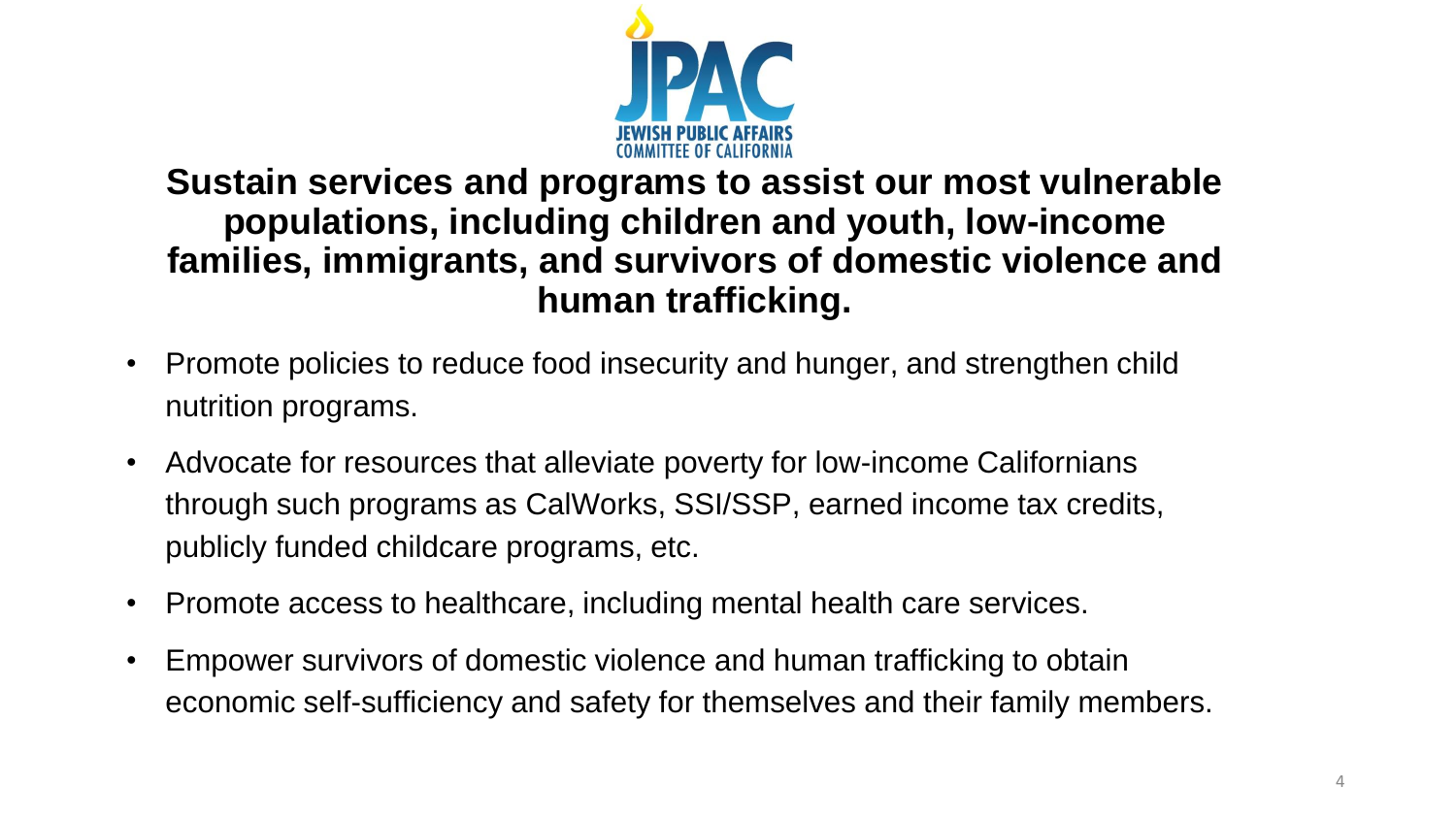

## **Maintain a strong CA-Israel relationship**

- Encourage and foster cooperation at the State level and among citizens between the State of Israel and the State of California through the promotion and development of trade, culture and educational exchanges.
- Combat campaigns to delegitimize and demonize Israel, including the Boycott Divestment Sanctions Movement (BDS).